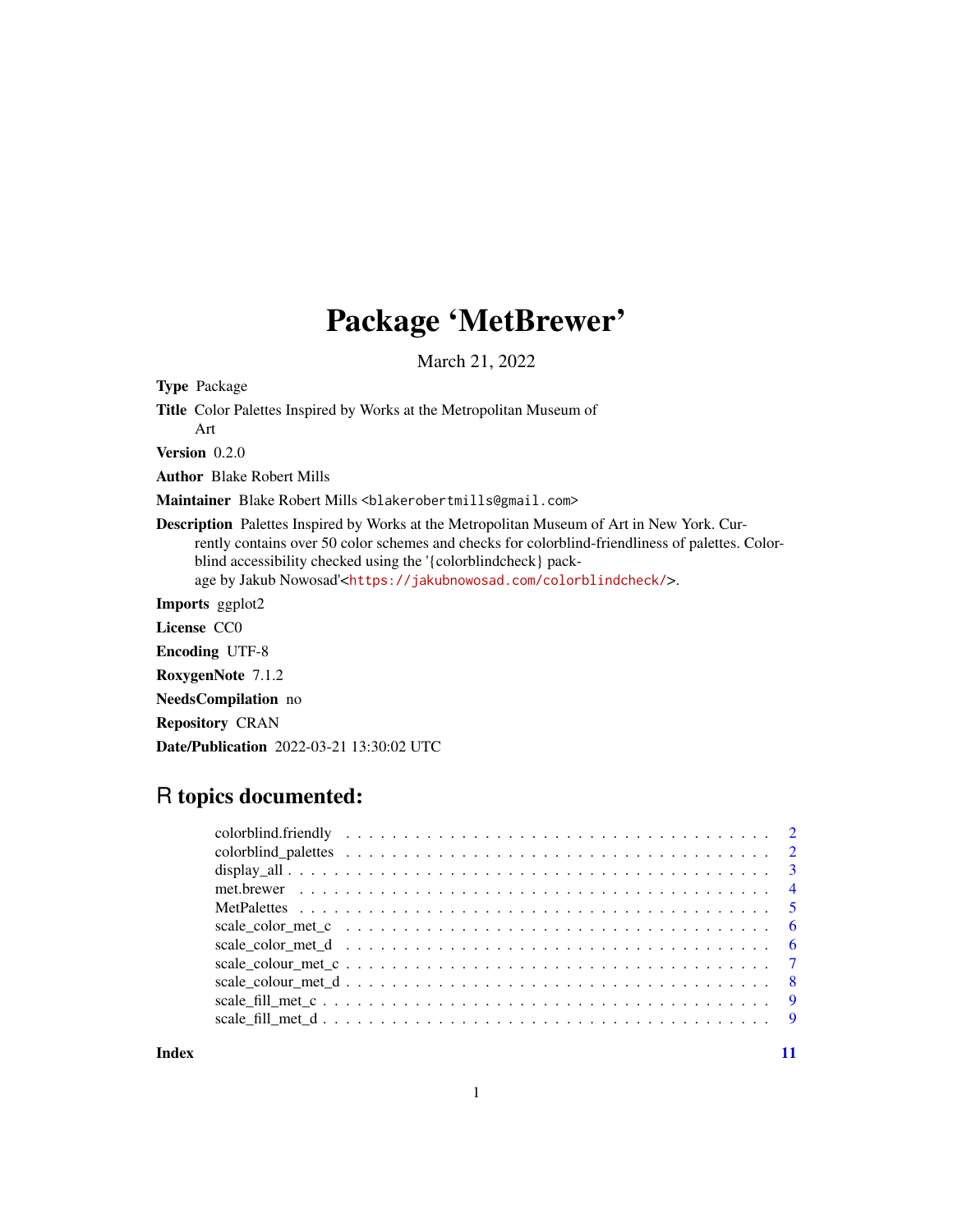<span id="page-1-1"></span><span id="page-1-0"></span>colorblind.friendly *Colorblind-Friendly Palette Check*

#### Description

Checks whether a palette is colorblind-friendly. Colorblind-friendliness tested using the 'colorblindcheck' package. To be colorblind-friendly, all colors in the palettes must be distinguishable with deuteranopia, protanopia, and tritanopia.

#### Usage

colorblind.friendly(palette\_name)

#### Arguments

| palette_name | Name of Palette. Choices are: Archambault, Austria, Benedictus, Cassatt1, |
|--------------|---------------------------------------------------------------------------|
|              | Cassatt2, Cross, Degas, Demuth, Derain, Egypt, Gauguin, Greek, Hiroshige, |
|              | Hokusai1, Hokusai2, Hokusai3, Homer1, Homer2, Ingres, Isfahan1, Isfahan2, |
|              | Java, Johnson,Juarez, Kandinsky, Klimt, Lakota, Manet, Monet, Moreau,     |
|              | Morgenstern, Nattier, Navajo, NewKingdom, Nizami, OKeeffe1, OKeeffe2,     |
|              | Paquin, Peru1, Peru2, Pillement, Pissaro, Redon, Renoir, Signac, Tam,     |
|              | Tara, Thomas, Tiepolo, Troy, Tsimshian, VanGogh1, VanGogh2, VanGogh3,     |
|              | Veronese, and Wissing                                                     |

#### Value

TRUE/FALSE value whether palette is colorblind-friendly

#### Examples

colorblind.friendly("Veronese")

colorblind\_palettes *Names of colorblind-friendly palettes*

#### Description

Lists all palettes that are colorblind-friendly in the package. To be colorblind-friendly, all colors in the palettes must be distinguishable with deuteranopia, protanopia, and tritanopia. Use [met.brewer](#page-3-1) to construct palettes or [colorblind.friendly](#page-1-1) to test for colorblind-friendliness.

#### Usage

```
colorblind_palettes
```
#### Format

An object of class character of length 24.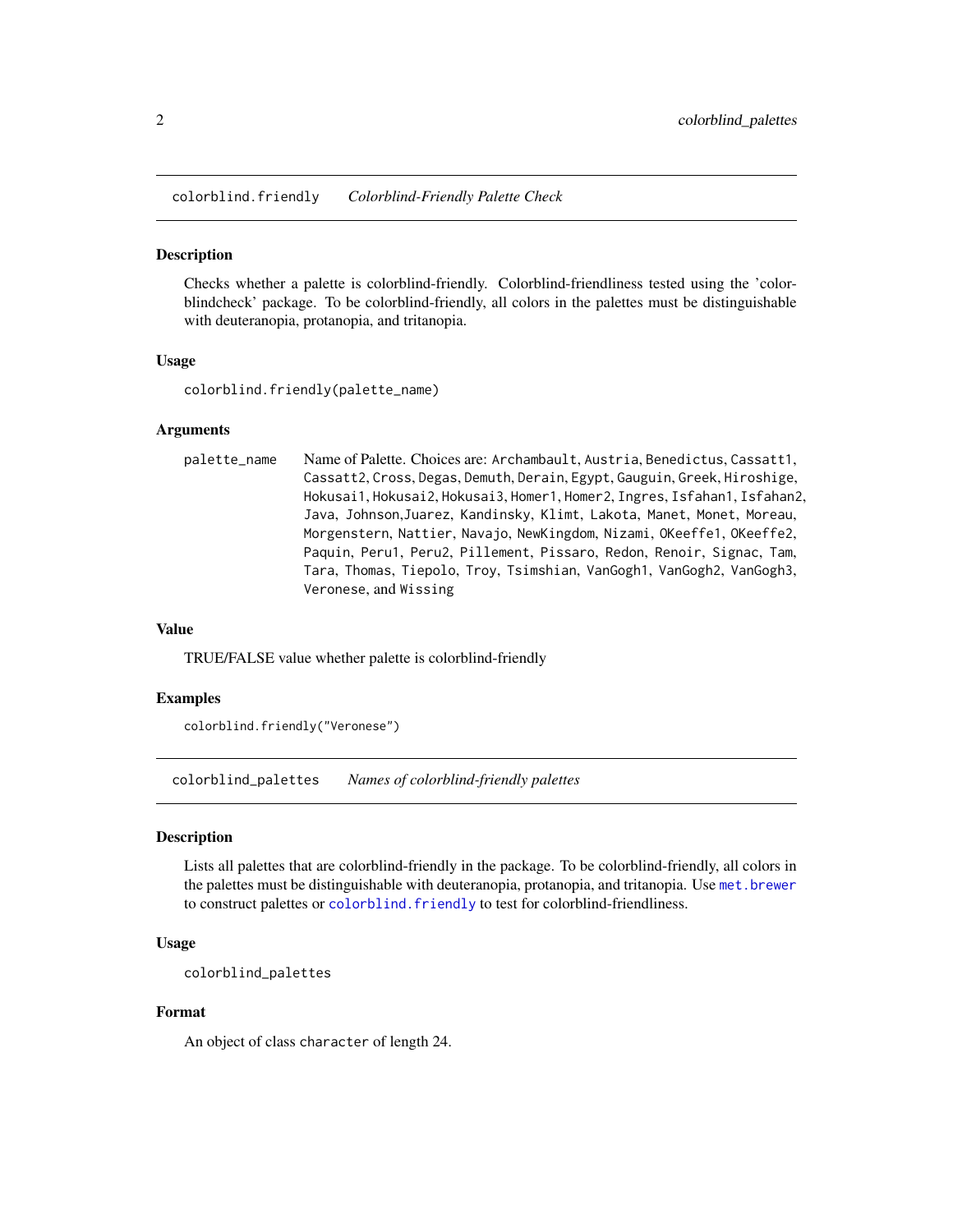<span id="page-2-0"></span>

#### Description

Function for viewing all palettes available in MetBrewer.

#### Usage

```
display_all(
 n,
  sequential = FALSE,
 colorblind_only = FALSE,
 direction = 1,
 override.order = FALSE
)
```
#### Arguments

| n               | Number of requested colors. If n is left blank, default palette is returned.                                                                                                                                                                                                                                        |  |  |  |  |  |  |  |
|-----------------|---------------------------------------------------------------------------------------------------------------------------------------------------------------------------------------------------------------------------------------------------------------------------------------------------------------------|--|--|--|--|--|--|--|
| sequential      | Should palettes displayed all at once, or one at a time. Default is all at once<br>(FALSE).                                                                                                                                                                                                                         |  |  |  |  |  |  |  |
| colorblind_only |                                                                                                                                                                                                                                                                                                                     |  |  |  |  |  |  |  |
|                 | Should only colorblind friendly palettes be returned? Default is set to FALSE.                                                                                                                                                                                                                                      |  |  |  |  |  |  |  |
| direction       | Sets order of colors. Default palette is 1. If direction is -1, palette color order is<br>reversed                                                                                                                                                                                                                  |  |  |  |  |  |  |  |
|                 | override.order Colors are picked from palette to maximize readability and aesthetics. This<br>means that colors are not always selected in sequential order from the full palette.<br>If override order is set to TRUE, colors are selected in sequential order from the<br>full palette instead. Default is FALSE. |  |  |  |  |  |  |  |

#### Examples

```
# All Palettes
display_all(sequential = FALSE, colorblind_only = FALSE)
# All Colorblind Palettes
display_all(sequential = FALSE, colorblind_only = TRUE)
# 5 Colors of all Palettes
display_all(5, sequential = FALSE, colorblind_only = FALSE)
```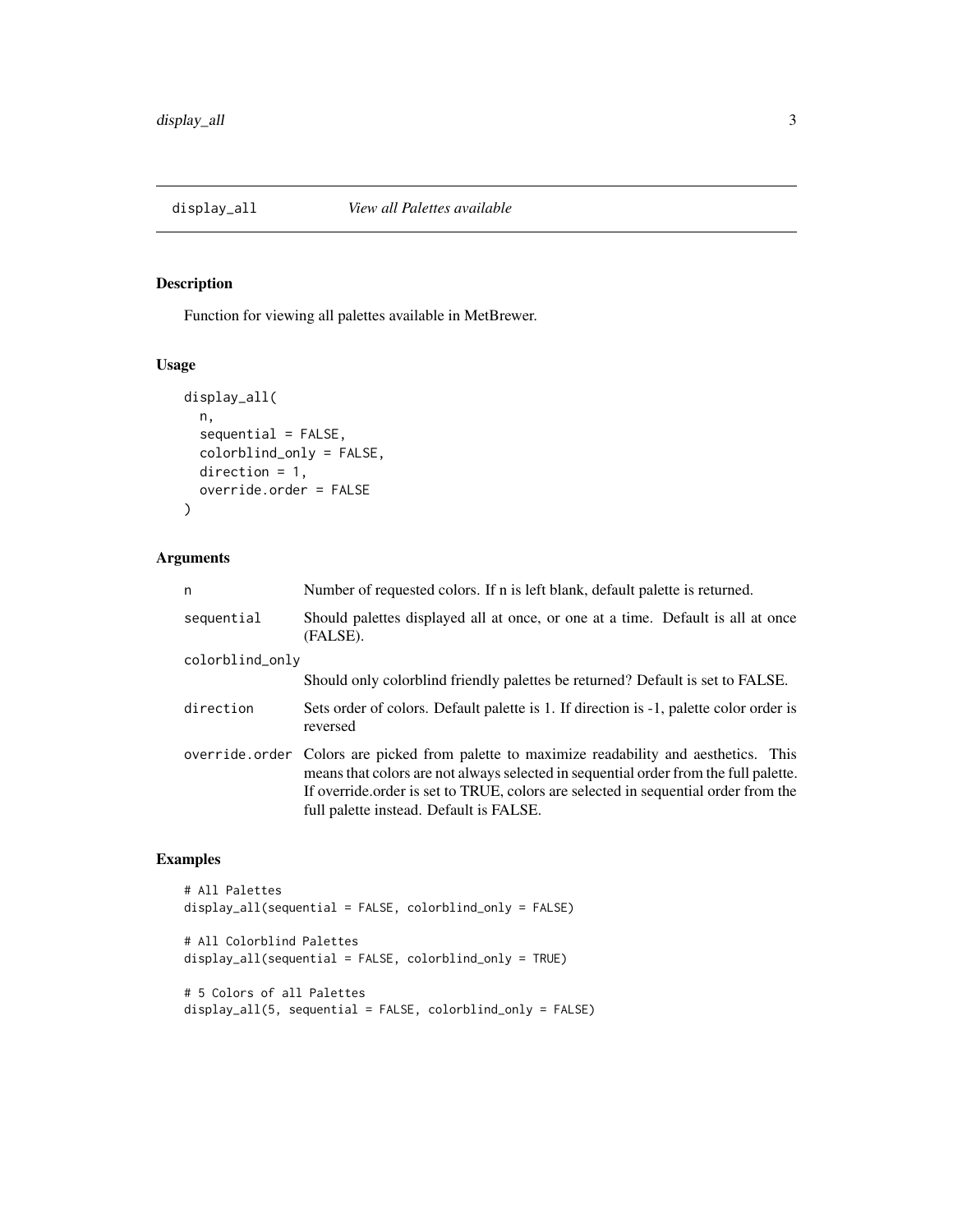<span id="page-3-1"></span><span id="page-3-0"></span>

### Description

Color palettes inspired by works at The Metropolitan Museum of Art. Complete list of palette colors and the works that inspired them can be found [on Github.](https://github.com/BlakeRMills/MetBrewer) Use [colorblind.friendly](#page-1-1) to check whether palettes are colorblind-friendly.

#### Usage

```
met.brewer(
  name,
  n,
  type = c("discrete", "continuous"),
  direction = c(1, -1),
  override.order = FALSE
\mathcal{L}
```
#### Arguments

| name      | Name of Palette. Choices are: Archambault, Austria, Benedictus, Cassatt1,<br>Cassatt2, Cross, Degas, Demuth, Derain, Egypt, Gauguin, Greek, Hiroshige,<br>Hokusai1, Hokusai2, Hokusai3, Homer1, Homer2, Ingres, Isfahan1, Isfahan2,<br>Java, Johnson, Juarez, Kandinsky, Klimt, Lakota, Manet, Monet, Moreau,<br>Morgenstern, Nattier, Navajo, NewKingdom, Nizami, OKeeffe1, OKeeffe2,<br>Paquin, Peru1, Peru2, Pillement, Pissaro, Redon, Renoir, Signac, Tam,<br>Tara, Thomas, Tiepolo, Troy, Tsimshian, VanGogh1, VanGogh2, VanGogh3,<br>Veronese, and Wissing |
|-----------|-------------------------------------------------------------------------------------------------------------------------------------------------------------------------------------------------------------------------------------------------------------------------------------------------------------------------------------------------------------------------------------------------------------------------------------------------------------------------------------------------------------------------------------------------------------------|
| n         | Number of desired colors. If number of requested colors is beyond the scope of<br>the palette, colors are automatically interpolated. If n is not provided, the length<br>of the palette is used.                                                                                                                                                                                                                                                                                                                                                                 |
| type      | Either "continuous" or "discrete". Use continuous if you want to automatically<br>interpolate between colors.                                                                                                                                                                                                                                                                                                                                                                                                                                                     |
| direction | Sets order of colors. Default palette is 1. If direction is -1, palette color order is<br>reversed                                                                                                                                                                                                                                                                                                                                                                                                                                                                |
|           | override order Colors are picked from palette to maximize readability and aesthetics. This<br>means that colors are not always selected in sequential order from the full palette.<br>If override order is set to TRUE, colors are selected in sequential order from the<br>full palette instead. Default is FALSE.                                                                                                                                                                                                                                               |

#### Value

A vector of colors.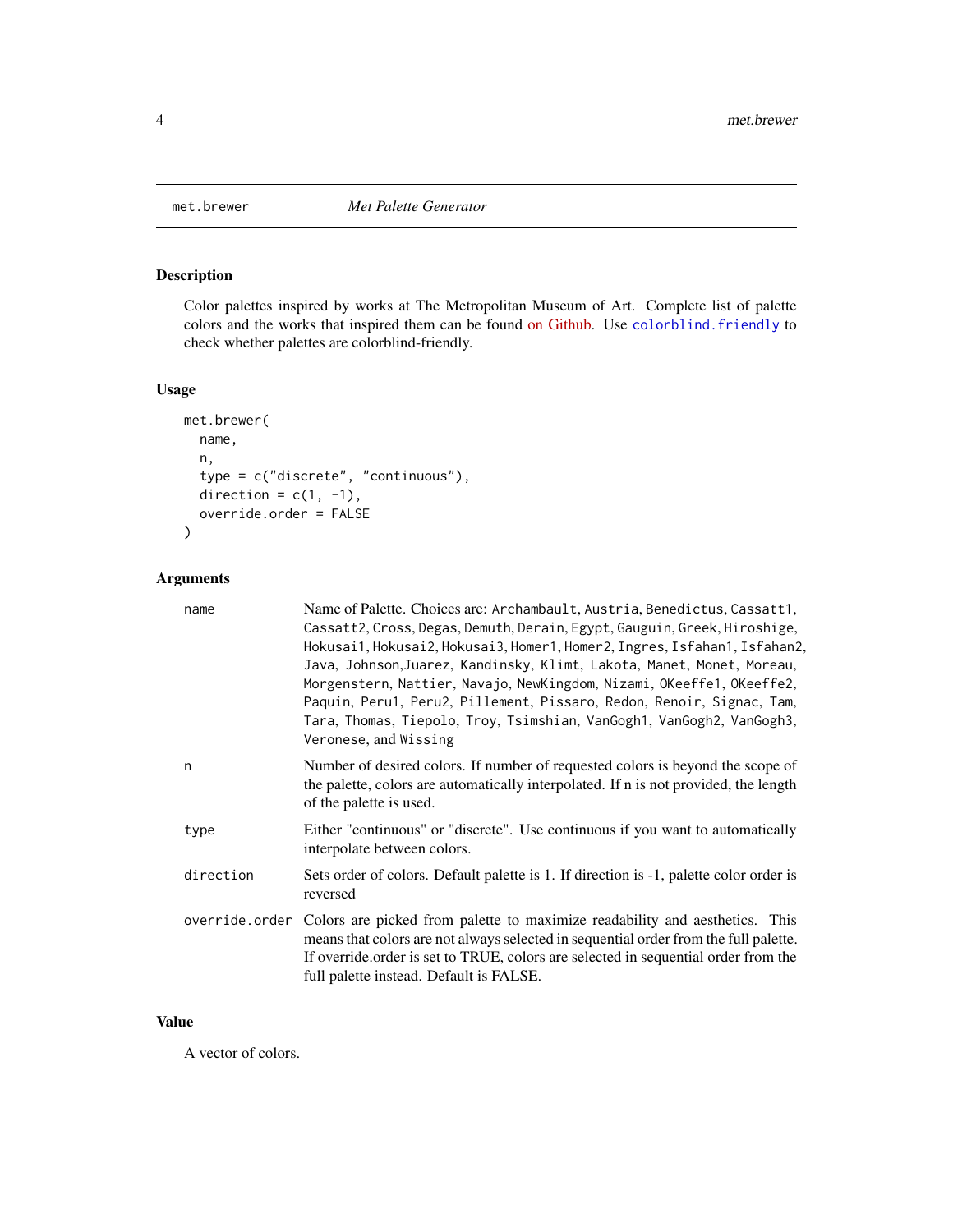#### <span id="page-4-0"></span>MetPalettes 5

#### Examples

```
met.brewer("VanGogh1")
met.brewer("Greek", direction=-1)
met.brewer("Cassatt2", 4, override.order=TRUE)
library(ggplot2)
ggplot(data=iris, aes(x=Species, y=Petal.Length, fill=Species)) +
geom_violin() +
scale_fill_manual(values=met.brewer("Greek", 3))
ggplot(data=iris, aes(x=Sepal.Length, y=Sepal.Width, color=Species)) +
geom_point(size=2) +
scale_color_manual(values=met.brewer("Renoir", 3))
ggplot(data=iris, aes(x=Species, y=Sepal.Width, color=Sepal.Width)) +
geom_point(size=3) +
scale_color_gradientn(colors=met.brewer("Isfahan1"))
```

```
MetPalettes Complete list of palettes.
```
#### Description

Use names(MetPalettes) to return all possible palette names. Current choices are: Archambault, Austria, Benedictus, Cassatt1, Cassatt2, Cross, Degas, Demuth, Derain, Egypt, Gauguin, Greek, Hiroshige, Hokusai1, Hokusai2, Hokusai3, Homer1, Homer2, Ingres, Isfahan1, Isfahan2, Java, Johnson,Juarez, Kandinsky, Klimt, Lakota, Manet, Monet, Moreau, Morgenstern, Nattier, Navajo, NewKingdom, Nizami, OKeeffe1, OKeeffe2, Paquin, Peru1, Peru2, Pillement, Pissaro, Redon, Renoir, Signac, Tam, Tara, Thomas, Tiepolo, Troy, Tsimshian, VanGogh1, VanGogh2, VanGogh3, Veronese, and Wissing. Use [met.brewer](#page-3-1) to construct palettes.

#### Usage

MetPalettes

#### Format

An object of class list of length 56.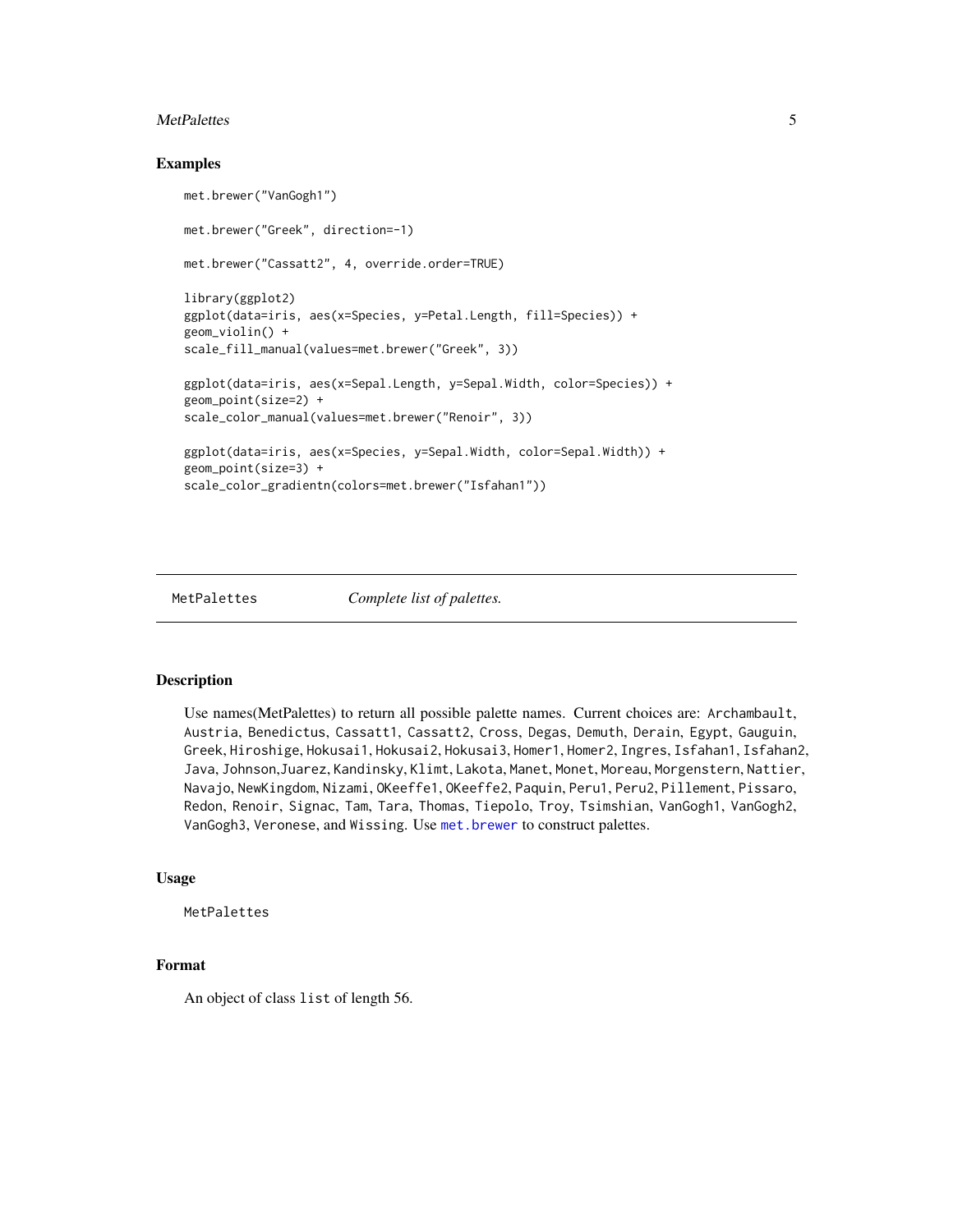<span id="page-5-2"></span><span id="page-5-0"></span>

#### Description

Function for using MetBrewer colors schemes in ggplot2. Use [scale\\_color\\_met\\_d](#page-5-1) and [scale\\_fill\\_met\\_d](#page-8-1) for discrete scales and [scale\\_color\\_met\\_c](#page-5-2) and [scale\\_fill\\_met\\_c](#page-8-2) for continuous scales.

#### Usage

scale\_color\_met\_c(name, direction = 1, ...)

#### Arguments

| name      | Name of Palette. Choices are: Archambault, Austria, Benedictus, Cassatt1,                          |
|-----------|----------------------------------------------------------------------------------------------------|
|           | Cassatt2, Cross, Degas, Demuth, Derain, Egypt, Gauguin, Greek, Hiroshige,                          |
|           | Hokusai1, Hokusai2, Hokusai3, Homer1, Homer2, Ingres, Isfahan1, Isfahan2,                          |
|           | Java, Johnson, Juarez, Kandinsky, Klimt, Lakota, Manet, Monet, Moreau,                             |
|           | Morgenstern, Nattier, Navajo, NewKingdom, Nizami, OKeeffe1, OKeeffe2,                              |
|           | Paquin, Peru1, Peru2, Pillement, Pissaro, Redon, Renoir, Signac, Tam,                              |
|           | Tara, Thomas, Tiepolo, Troy, Tsimshian, VanGogh1, VanGogh2, VanGogh3,                              |
|           | Veronese, and Wissing                                                                              |
| direction | Sets order of colors. Default palette is 1. If direction is -1, palette color order is<br>reversed |
| $\cdots$  | Other arguments passed on to scale_color_gradientn                                                 |

#### Examples

```
library(ggplot2)
ggplot(data=iris, aes(x=Sepal.Length, y=Sepal.Width, color=Sepal.Length)) +
geom_point() +
scale_color_met_c("Isfahan1", direction=-1)
```
<span id="page-5-1"></span>scale\_color\_met\_d *MetBrewer palettes for plotting with ggplot2*

#### Description

Function for using MetBrewer colors schemes in ggplot2. Use [scale\\_color\\_met\\_d](#page-5-1) and [scale\\_fill\\_met\\_d](#page-8-1) for discrete scales and [scale\\_color\\_met\\_c](#page-5-2) and [scale\\_fill\\_met\\_c](#page-8-2) for continuous scales.

#### Usage

```
scale_color_met_d(name, direction = 1, override.order = FALSE, ...)
```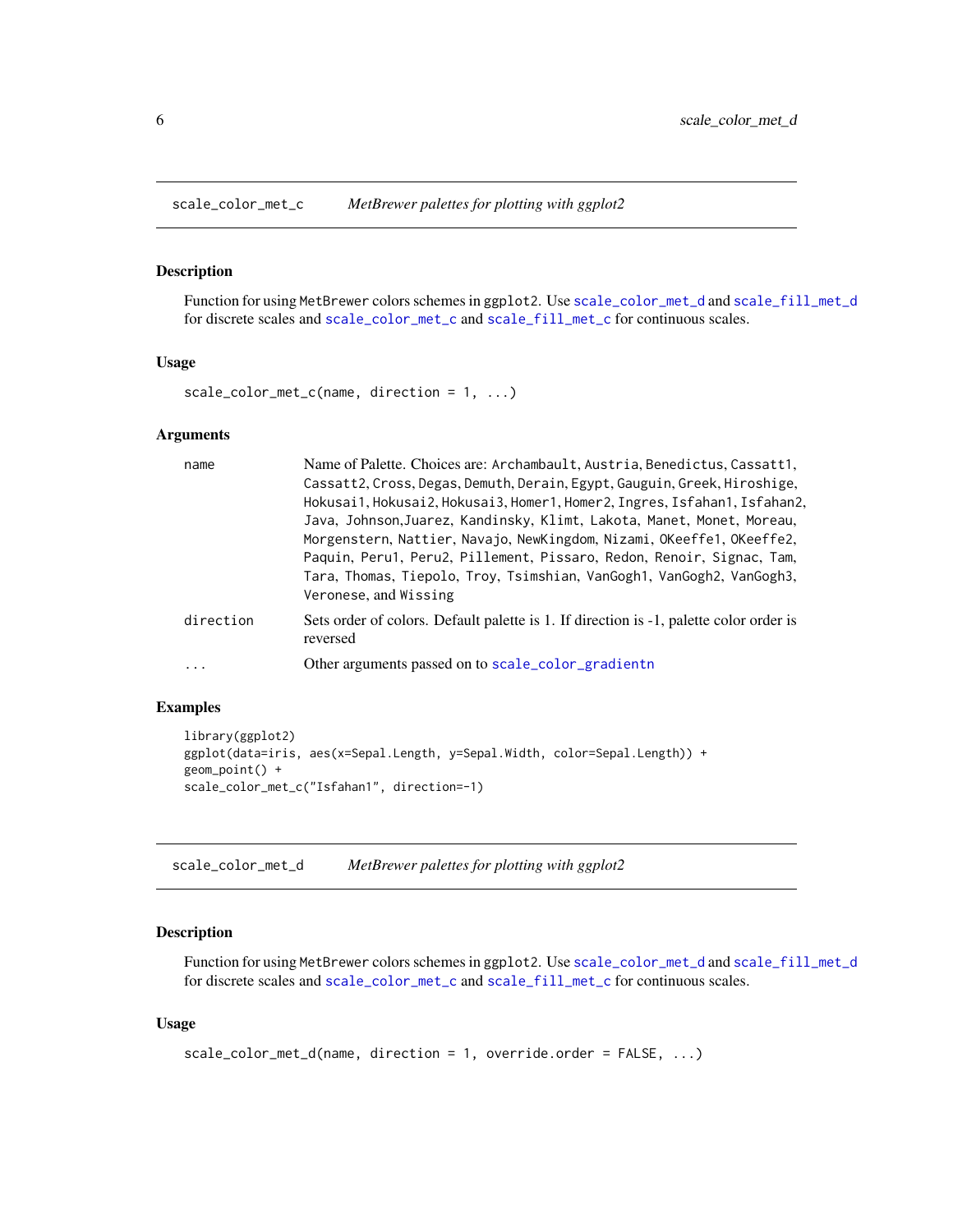#### <span id="page-6-0"></span>**Arguments**

| name           | Name of Palette. Choices are: Archambault, Austria, Benedictus, Cassatt1,<br>Cassatt2, Cross, Degas, Demuth, Derain, Egypt, Gauguin, Greek, Hiroshige,<br>Hokusai1, Hokusai2, Hokusai3, Homer1, Homer2, Ingres, Isfahan1, Isfahan2,<br>Java, Johnson, Juarez, Kandinsky, Klimt, Lakota, Manet, Monet, Moreau,<br>Morgenstern, Nattier, Navajo, NewKingdom, Nizami, OKeeffe1, OKeeffe2,<br>Paquin, Peru1, Peru2, Pillement, Pissaro, Redon, Renoir, Signac, Tam,<br>Tara, Thomas, Tiepolo, Troy, Tsimshian, VanGogh1, VanGogh2, VanGogh3,<br>Veronese, and Wissing |
|----------------|-------------------------------------------------------------------------------------------------------------------------------------------------------------------------------------------------------------------------------------------------------------------------------------------------------------------------------------------------------------------------------------------------------------------------------------------------------------------------------------------------------------------------------------------------------------------|
| direction      | Sets order of colors. Default palette is 1. If direction is -1, palette color order is<br>reversed                                                                                                                                                                                                                                                                                                                                                                                                                                                                |
| override.order | Colors are picked from palette to maximize readability and aesthetics. This<br>means that colors are not always selected in sequential order from the full palette.<br>If override order is set to TRUE, colors are selected in sequential order from the<br>full palette instead. Default is FALSE.                                                                                                                                                                                                                                                              |
| $\cdots$       | Other arguments passed on to discrete_scale                                                                                                                                                                                                                                                                                                                                                                                                                                                                                                                       |

#### Examples

```
library(ggplot2)
ggplot(data=iris, aes(x=Sepal.Length, y=Sepal.Width, color=Species)) +
geom_point() +
scale_color_met_d("Juarez")
```
scale\_colour\_met\_c *MetBrewer palettes for plotting with ggplot2*

#### Description

Function for using MetBrewer colors schemes in ggplot2. Use [scale\\_color\\_met\\_d](#page-5-1) and [scale\\_fill\\_met\\_d](#page-8-1) for discrete scales and [scale\\_color\\_met\\_c](#page-5-2) and [scale\\_fill\\_met\\_c](#page-8-2) for continuous scales.

#### Usage

```
scale_colour_met_c(name, direction = 1, ...)
```
#### Arguments

name Name of Palette. Choices are: Archambault, Austria, Benedictus, Cassatt1, Cassatt2, Cross, Degas, Demuth, Derain, Egypt, Gauguin, Greek, Hiroshige, Hokusai1, Hokusai2, Hokusai3, Homer1, Homer2, Ingres, Isfahan1, Isfahan2, Java, Johnson,Juarez, Kandinsky, Klimt, Lakota, Manet, Monet, Moreau, Morgenstern, Nattier, Navajo, NewKingdom, Nizami, OKeeffe1, OKeeffe2, Paquin, Peru1, Peru2, Pillement, Pissaro, Redon, Renoir, Signac, Tam, Tara, Thomas, Tiepolo, Troy, Tsimshian, VanGogh1, VanGogh2, VanGogh3, Veronese, and Wissing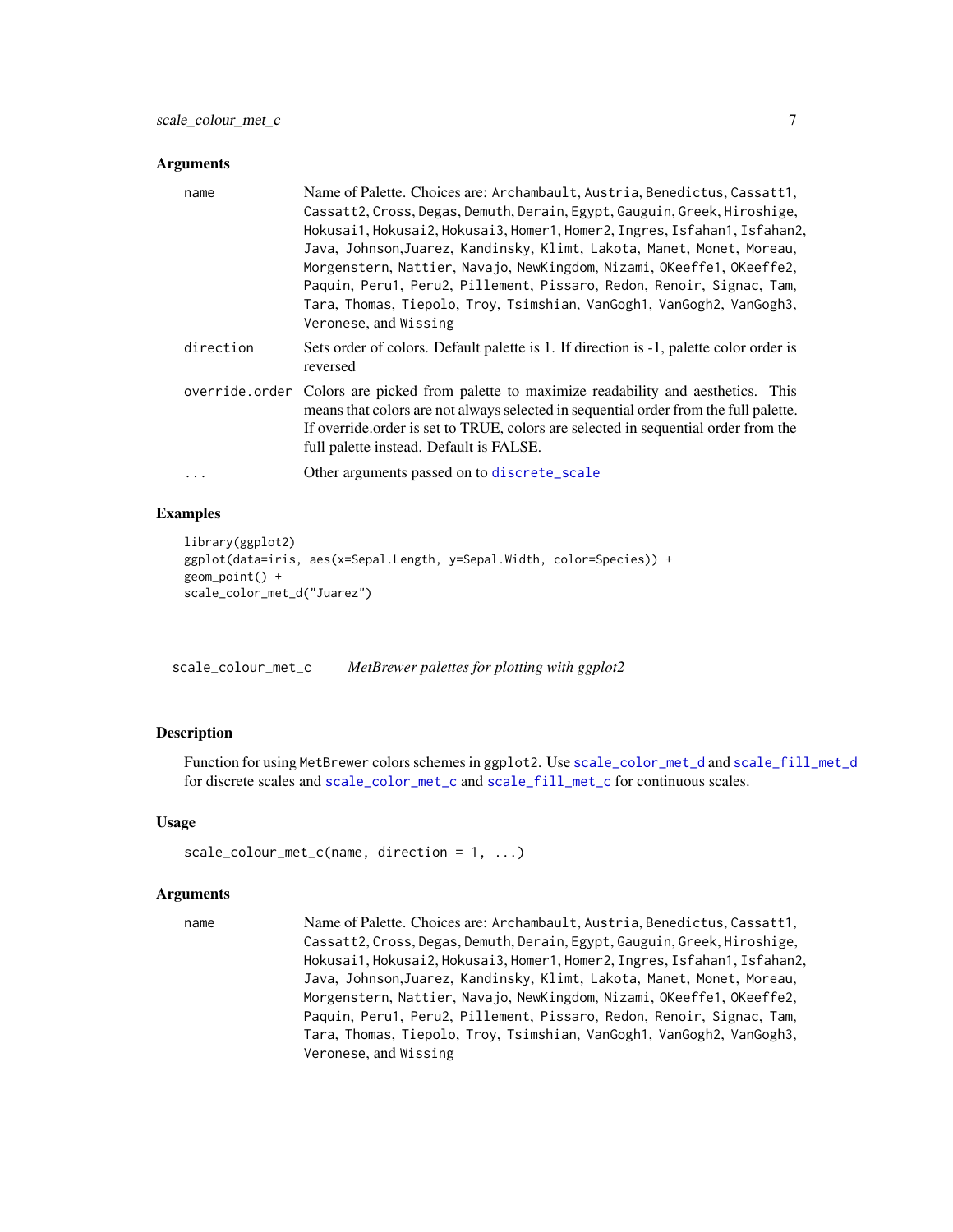<span id="page-7-0"></span>

| direction | Sets order of colors. Default palette is 1. If direction is -1, palette color order is |
|-----------|----------------------------------------------------------------------------------------|
|           | reversed                                                                               |
| $\cdots$  | Other arguments passed on to scale_color_gradientn                                     |

#### Examples

```
library(ggplot2)
ggplot(data=iris, aes(x=Sepal.Length, y=Sepal.Width, color=Sepal.Length)) +
geom_point() +
scale_colour_met_c("Isfahan1", direction=-1)
```
scale\_colour\_met\_d *MetBrewer palettes for plotting with ggplot2*

#### Description

Function for using MetBrewer colors schemes in ggplot2. Use [scale\\_color\\_met\\_d](#page-5-1) and [scale\\_fill\\_met\\_d](#page-8-1) for discrete scales and [scale\\_color\\_met\\_c](#page-5-2) and [scale\\_fill\\_met\\_c](#page-8-2) for continuous scales.

#### Usage

```
scale_colour_met_d(name, direction = 1, override.order = FALSE, ...)
```
#### Arguments

| name           | Name of Palette. Choices are: Archambault, Austria, Benedictus, Cassatt1,<br>Cassatt2, Cross, Degas, Demuth, Derain, Egypt, Gauguin, Greek, Hiroshige,<br>Hokusai1, Hokusai2, Hokusai3, Homer1, Homer2, Ingres, Isfahan1, Isfahan2,<br>Java, Johnson, Juarez, Kandinsky, Klimt, Lakota, Manet, Monet, Moreau,<br>Morgenstern, Nattier, Navajo, NewKingdom, Nizami, OKeeffe1, OKeeffe2,<br>Paquin, Peru1, Peru2, Pillement, Pissaro, Redon, Renoir, Signac, Tam,<br>Tara, Thomas, Tiepolo, Troy, Tsimshian, VanGogh1, VanGogh2, VanGogh3,<br>Veronese, and Wissing |
|----------------|-------------------------------------------------------------------------------------------------------------------------------------------------------------------------------------------------------------------------------------------------------------------------------------------------------------------------------------------------------------------------------------------------------------------------------------------------------------------------------------------------------------------------------------------------------------------|
| direction      | Sets order of colors. Default palette is 1. If direction is -1, palette color order is<br>reversed                                                                                                                                                                                                                                                                                                                                                                                                                                                                |
| override.order | Colors are picked from palette to maximize readability and aesthetics. This<br>means that colors are not always selected in sequential order from the full palette.<br>If override order is set to TRUE, colors are selected in sequential order from the<br>full palette instead. Default is FALSE.                                                                                                                                                                                                                                                              |
| $\cdots$       | Other arguments passed on to discrete_scale                                                                                                                                                                                                                                                                                                                                                                                                                                                                                                                       |

#### Examples

```
library(ggplot2)
ggplot(data=iris, aes(x=Sepal.Length, y=Sepal.Width, color=Species)) +
geom_point() +
scale_colour_met_d("Juarez")
```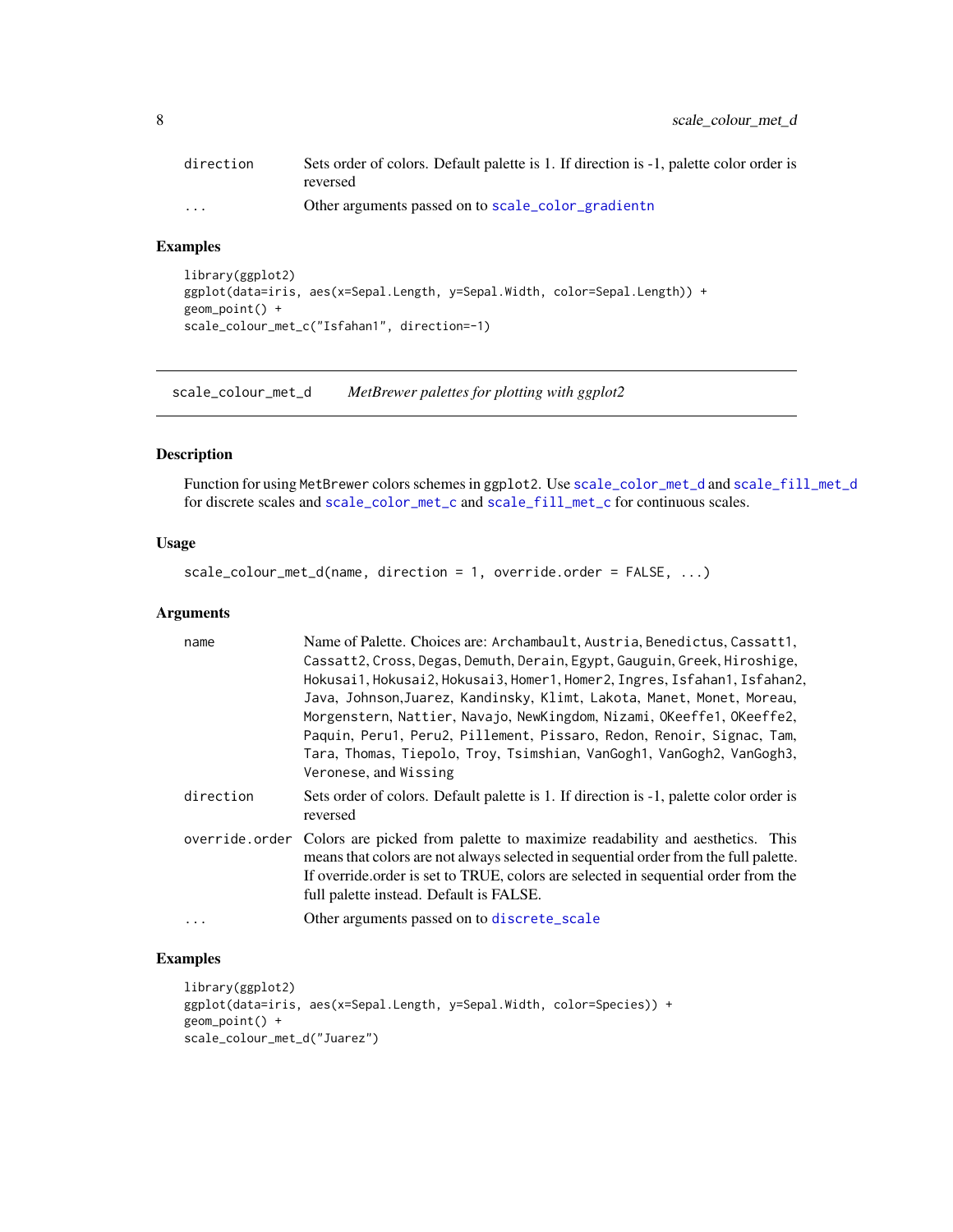<span id="page-8-2"></span><span id="page-8-0"></span>scale\_fill\_met\_c *MetBrewer palettes for plotting with ggplot2*

#### Description

Function for using MetBrewer colors schemes in ggplot2. Use [scale\\_color\\_met\\_d](#page-5-1) and [scale\\_fill\\_met\\_d](#page-8-1) for discrete scales and [scale\\_color\\_met\\_c](#page-5-2) and [scale\\_fill\\_met\\_c](#page-8-2) for continuous scales.

#### Usage

scale\_fill\_met\_c(name, direction = 1, ...)

#### Arguments

| name      | Name of Palette. Choices are: Archambault, Austria, Benedictus, Cassatt1,<br>Cassatt2, Cross, Degas, Demuth, Derain, Egypt, Gauguin, Greek, Hiroshige,<br>Hokusai1, Hokusai2, Hokusai3, Homer1, Homer2, Ingres, Isfahan1, Isfahan2,<br>Java, Johnson, Juarez, Kandinsky, Klimt, Lakota, Manet, Monet, Moreau,<br>Morgenstern, Nattier, Navajo, NewKingdom, Nizami, OKeeffe1, OKeeffe2,<br>Paquin, Peru1, Peru2, Pillement, Pissaro, Redon, Renoir, Signac, Tam,<br>Tara, Thomas, Tiepolo, Troy, Tsimshian, VanGogh1, VanGogh2, VanGogh3,<br>Veronese, and Wissing |
|-----------|-------------------------------------------------------------------------------------------------------------------------------------------------------------------------------------------------------------------------------------------------------------------------------------------------------------------------------------------------------------------------------------------------------------------------------------------------------------------------------------------------------------------------------------------------------------------|
| direction | Sets order of colors. Default palette is 1. If direction is -1, palette color order is<br>reversed                                                                                                                                                                                                                                                                                                                                                                                                                                                                |
| .         | Other arguments passed on to scale_color_gradientn                                                                                                                                                                                                                                                                                                                                                                                                                                                                                                                |

<span id="page-8-1"></span>scale\_fill\_met\_d *MetBrewer palettes for plotting with ggplot2*

#### Description

Function for using MetBrewer colors schemes in ggplot2. Use [scale\\_color\\_met\\_d](#page-5-1) and [scale\\_fill\\_met\\_d](#page-8-1) for discrete scales and [scale\\_color\\_met\\_c](#page-5-2) and [scale\\_fill\\_met\\_c](#page-8-2) for continuous scales.

#### Usage

```
scale_fill_met_d(name, direction = 1, override.order = FALSE, ...)
```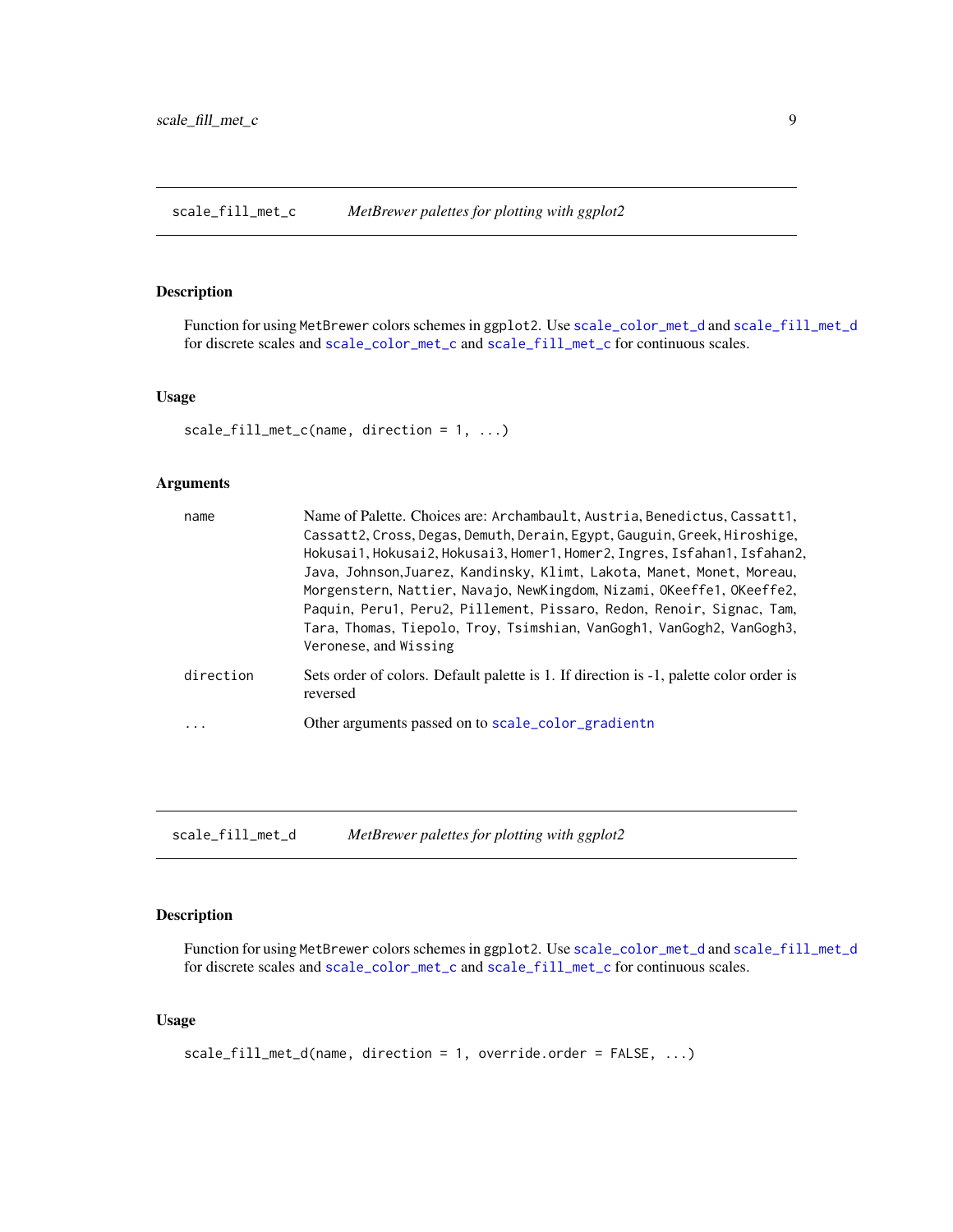## <span id="page-9-0"></span>Arguments

| name       | Name of Palette. Choices are: Archambault, Austria, Benedictus, Cassatt1,                                                                                                                                                                                                                                           |
|------------|---------------------------------------------------------------------------------------------------------------------------------------------------------------------------------------------------------------------------------------------------------------------------------------------------------------------|
|            | Cassatt2, Cross, Degas, Demuth, Derain, Egypt, Gauguin, Greek, Hiroshige,                                                                                                                                                                                                                                           |
|            | Hokusai1, Hokusai2, Hokusai3, Homer1, Homer2, Ingres, Isfahan1, Isfahan2,                                                                                                                                                                                                                                           |
|            | Java, Johnson, Juarez, Kandinsky, Klimt, Lakota, Manet, Monet, Moreau,                                                                                                                                                                                                                                              |
|            | Morgenstern, Nattier, Navajo, NewKingdom, Nizami, OKeeffe1, OKeeffe2,                                                                                                                                                                                                                                               |
|            | Paquin, Peru1, Peru2, Pillement, Pissaro, Redon, Renoir, Signac, Tam,                                                                                                                                                                                                                                               |
|            | Tara, Thomas, Tiepolo, Troy, Tsimshian, VanGogh1, VanGogh2, VanGogh3,                                                                                                                                                                                                                                               |
|            | Veronese, and Wissing                                                                                                                                                                                                                                                                                               |
| direction  | Sets order of colors. Default palette is 1. If direction is -1, palette color order is<br>reversed                                                                                                                                                                                                                  |
|            | override order Colors are picked from palette to maximize readability and aesthetics. This<br>means that colors are not always selected in sequential order from the full palette.<br>If override order is set to TRUE, colors are selected in sequential order from the<br>full palette instead. Default is FALSE. |
| $\ddots$ . | Other arguments passed on to discrete_scale                                                                                                                                                                                                                                                                         |

## Examples

```
library(ggplot2)
ggplot(data=iris, aes(x=Species, y=Sepal.Length, fill=Species)) +
geom_violin() +
scale_fill_met_d("Lakota")
```